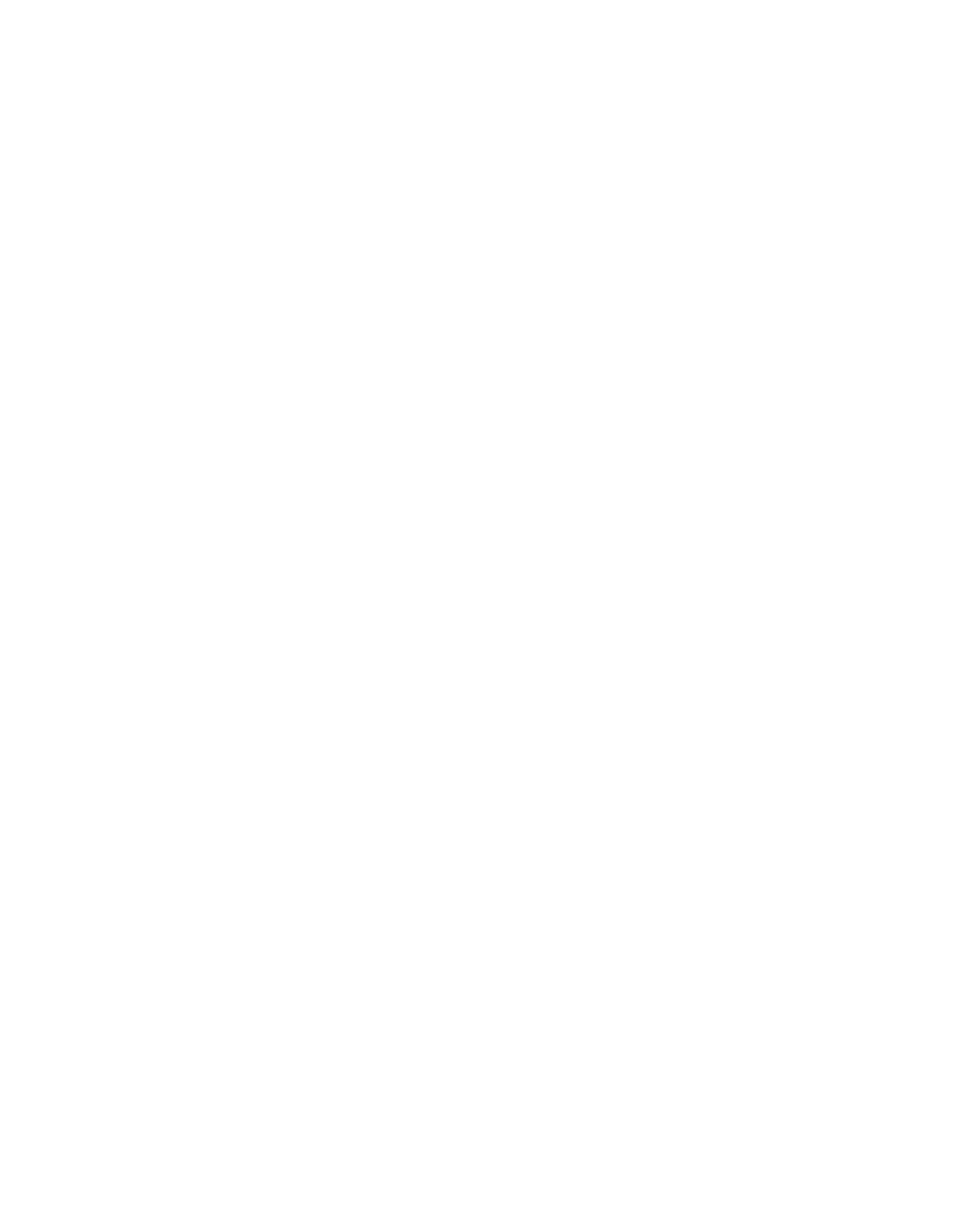# **Resident Advisory Board - PHA Plans**

# **Forming the Resident Advisory Board**

#### *What is required?*

The Resident Advisory Board (RAB) provides the PHA and the residents with a forum for sharing information about the Agency's Annual Plan. Section 511 of the United States Housing Act and the regulations in 24 CFR part 903 require that PHAs establish one or more Resident Advisory Board(s) (RAB) as part of the PHA Plan process. RAB membership is comprised of individuals who reflect and represent the residents assisted by the PHA. The role of the RAB is to assist the PHA in developing the PHA Plan and in making any significant amendment or modification to the Plan.

#### *What is the role of the RAB?*

The main role of the RAB is to make recommendations in the development of the PHA Plan. In order to facilitate collaboration, PHAs should encourage the RAB's participation from the inception of the planning process. PHAs are also required to request input from the RAB for any significant amendment or modification to the PHA Plan.

#### *When should the RAB be appointed?*

The RAB should be appointed well in advance of the date that the PHA Plan is due to HUD to ensure effective resident participation in the development of the plan.

#### *Who can participate on the RAB?*

If a jurisdiction-wide resident council is in place that complies with tenant participation regulations at 24 CFR Part 964, the PHA must appoint this group or its representatives as the Resident Advisory Board. If the PHA does not have a jurisdiction-wide resident council, then it should appoint resident councils or their representatives to serve as one or more of the RABs. A PHA may require that the resident councils choose a limited number of representatives to serve as RAB members.

Where there are no resident councils that comply with the tenant participation regulations, then the PHA must appoint one or more RABs or board members as needed to adequately reflect and represent the residents assisted by the PHA. The PHA should give adequate notice of its intentions to the residents and encourage the residents to form resident councils that comply with the tenant participation regulations. PHAs have discretion in determining the method of appointment of RABs, as long as a PHA ensures that its RAB or RABs reflect and represent all the residents assisted by the PHA.

#### *What about Section 8 recipients?*

Because Section 8 residents do not have resident councils, PHAs with a significant sized tenant based assistance program must ensure that Section 8 residents are adequately represented or that reasonable efforts are made to secure their participation in the RAB. A significant sized tenant based assistance program is one where at least 20 percent of the total PHA's households receive tenant-based assistance.

Section 8-only PHAs are not exempt from the RAB requirement and must also appoint one or more RABs that adequately represent the population served. Given that there are no resident councils that comply with the tenant-participation regulations under the tenant-based assistance program, Section 8-only PHAs have discretion in the RAB appointment process. Participation in a RAB is limited to residents that are assisted under federally assisted public housing and the Section 8 tenant-based program.

#### *How many RABs are required?*

PHAs that do not have a jurisdiction-wide RC have discretion to determine the number of RABs that they may appoint. PHAs are required to institute at least one RAB; the number of RABs beyond that number will depend on the size and the complexity of the PHA or its developments. In deciding the number of RABs to be established, a PHA should consider how adequate representation of its entire resident population can be provided.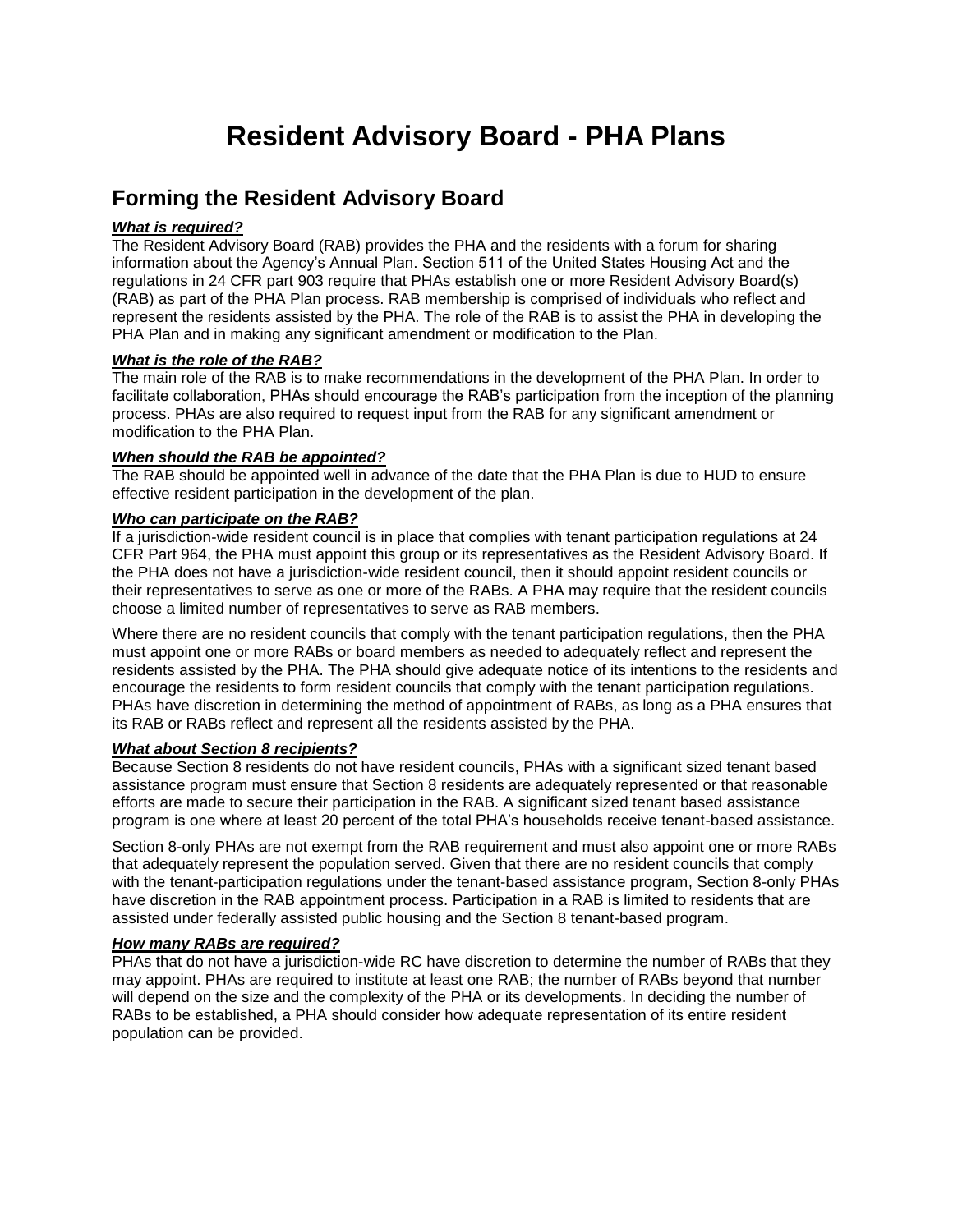#### *How does the PHA fix the term of service?*

There is no fixed term for membership on a RAB. A PHA has discretion to establish its own policy regarding the duration of the appointments. In determining the tenure to be adopted, PHAs may consider the number of RABs and the number of residents who volunteered to serve. Greater RAB participation may be realized by rotating residents' tenure.

#### *What if the PHA cannot establish a RAB?*

If, after making all possible endeavors, a PHA is not successful in establishing a RAB, it may appoint all of the agency's assisted residents as members of the RAB. The PHA must notify all of its members that they have been appointed as members and inform them of their role and responsibilities regarding the development of the PHA Plan. The PHA must also provide residents with notification of meetings (at least 48 hours in advance) and provide copies of any materials for review.

# **Encouraging Participation in the RAB**

Residents who volunteer to be part of the RAB can be excellent partners to the PHA during the development of the PHA Plan. Although PHAs are expected to make a significant effort to ensure adequate resident representation in the Resident Advisory Boards, securing participation by residents during the planning process may pose a challenge for some PHAs.

#### *How can a PHA encourage residents to take advantage of the RAB opportunity?*

Personal appeals are one strategy. Executive Directors may be more likely to get commitments from residents if they personally request their participation. Residents might also be hesitant to volunteer to work with a Resident Advisory Board if they do not really understand their role as a member of the RAB. The PHA provide adequate information to all residents regarding the RAB. The PHA should inform residents of the purpose and role of the RAB, as well as practical information such as the time commitment required. The PHA should make clear to residents and Section 8 participants that the partnership between the residents and the PHA is of benefit to both parties. The residents are provided with an opportunity to voice their concerns so that their needs are addressed and they can become involved in the planning process. The PHA also gains essential information from the residents about the improvements that need to be made at the agency's developments and residents' self-sufficiency needs. This information helps the PHA to set priorities for capital improvements and advises resident services programming.

# **PHA's Responsibility to the RAB**

#### *What are the PHAs' Responsibilities?*

PHAs have the responsibility to ensure that the RAB can adequately serve its function including:

- PHAs must give the RABs sufficient time to review and make recommendations on the Plan. RABs will be able to contribute best if they are provided with adequate information regarding the PHA's programs and the policies included in the Five-Year and Annual PHA Plan.
- The PHAs should give RABs advance notice of meetings scheduled to discuss areas of the Plan (generally, at least 48 hours, or more depending on the meeting agenda).
- RABs should also be provided with any existing documents that would assist them to make productive recommendations during the working meetings.
- PHAs should provide the RABs with reasonable means to carry out their functions such as making available a meeting place for discussing programs with the residents. RABs should also have access to any other communication tools such as a telephone, writing material, or computers that may facilitate their contacts with other resident households or to obtain further information on the programs.